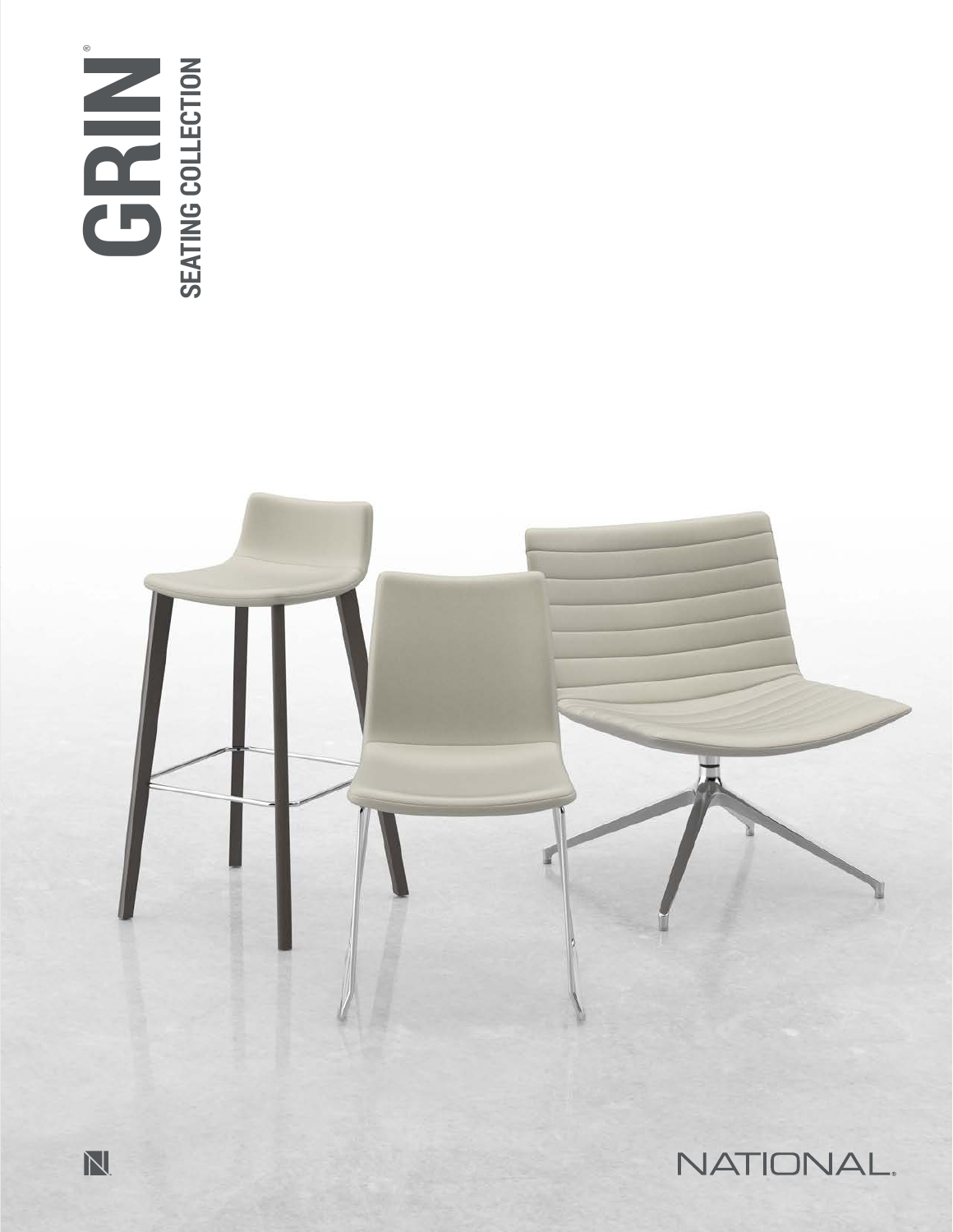



N49D14LM N49D1DM N49GUNW N49GUNM











N49CUNW N49BUNW N49CUNM N49BUNM



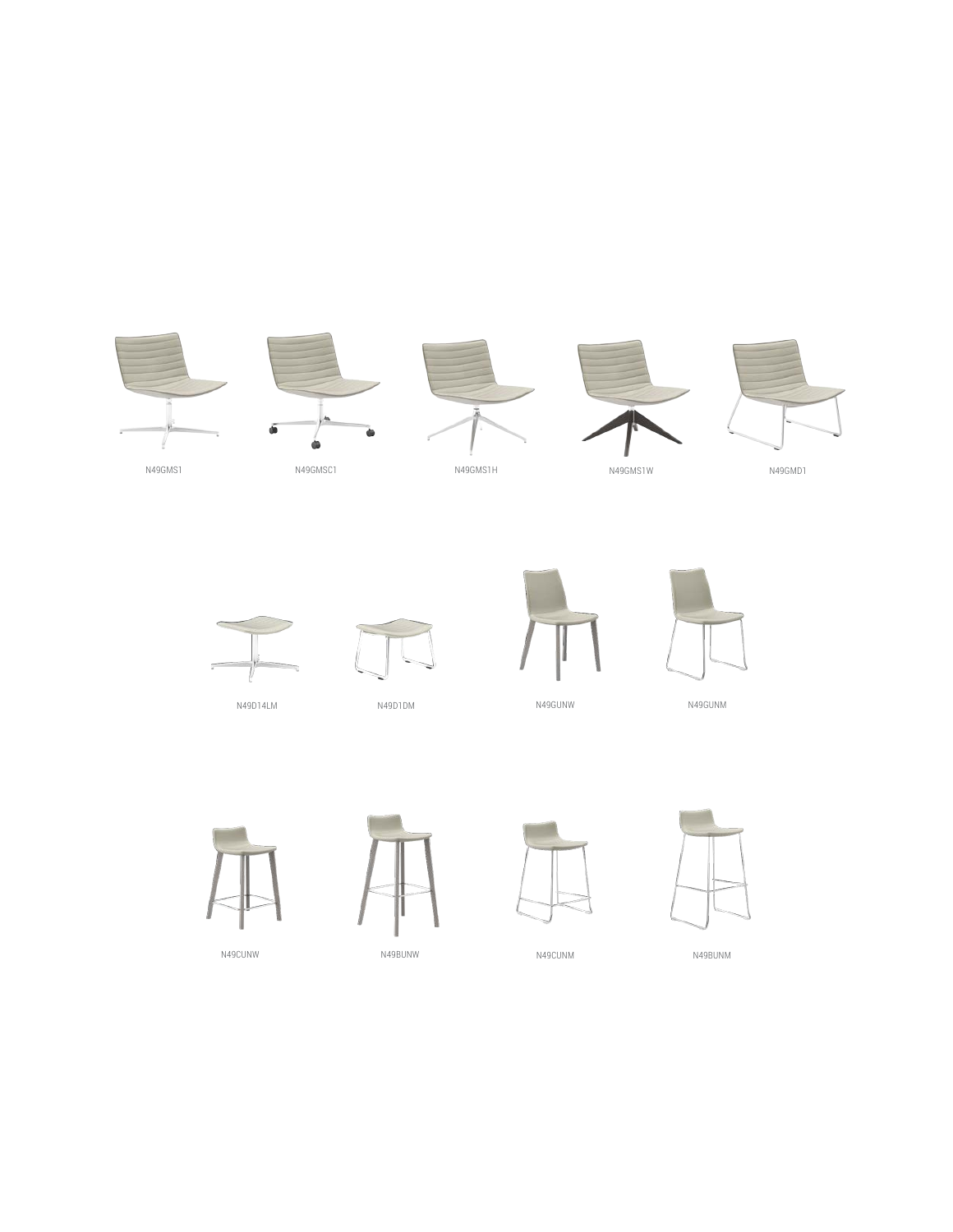**S H A P E L Y C U R V E S A N D B E A U T I F U L S T I T C H I N G C R E A T E A N I N V I T I N G S E A T I N G EXPERIENCE.**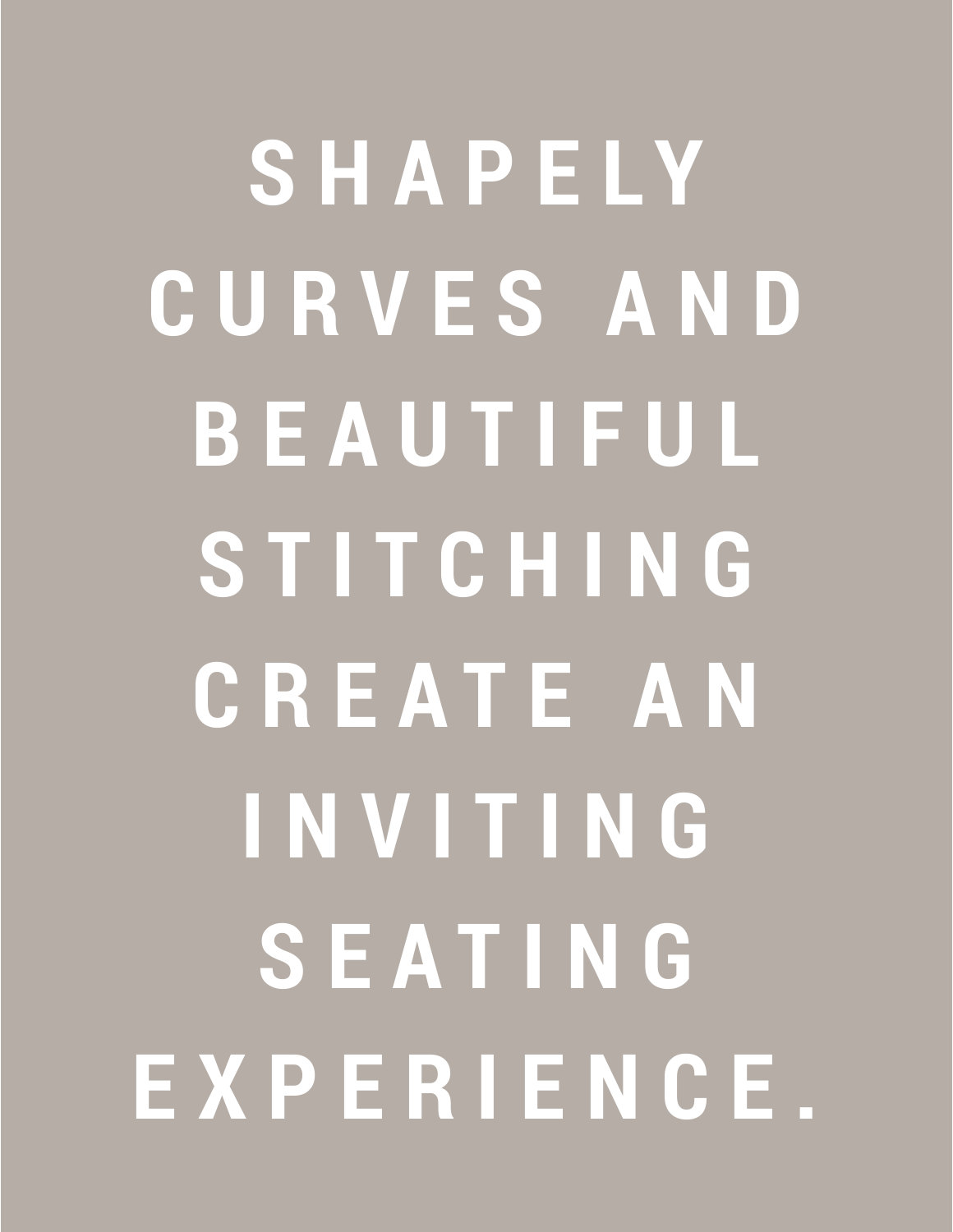## **GRIN CHARMS WITH ITS CAPTIVATING ALLURE.**

## **WITH A HARMONIOUS INTERACTION OF STRAIGHT LINES AND SWEEPING EDGES, GRIN IS SURE TO MAKE YOU HAPPY.**

The Grin seating collection welcomes collaboration and sparks conversation. With subtle curves and a low-profile seat, Grin cradles the user and offers exceptional comfort. Grin's horizontal channel stitching creates a pillowed upholstery that delivers a distinct aesthetic with surprising support. With wood and polished base options, along with mobility and an ottoman companion, Grin's versatility makes it easy to use in any space. Create a sophisticated look for corporate spaces or add a punch of whimsical style with Grin.



**GRIN**™ **STOOL** N49BUM, BAR HEIGHT, NATIONAL SILICA HAZE, POLISHED METAL BASE, 2½" HORIZONTAL STITCH **GRIN**™ **GUEST** N49GUNW, ARC-COM HIGHLANDS FOG, PORTICO WOOD BASE **GRIN**™ **STOOL** N49CUWX, COUNTER HEIGHT, NATIONAL PLUSH SABLE, ARC-COM HIGHLANDS FOG, PORTICO WOOD BASE **GRIN**™ **LOUNGE** N49GMDI, NATIONAL PLUSH SABLE, POLISHED METAL SLED BASE, 6" HORIZONTAL STITCH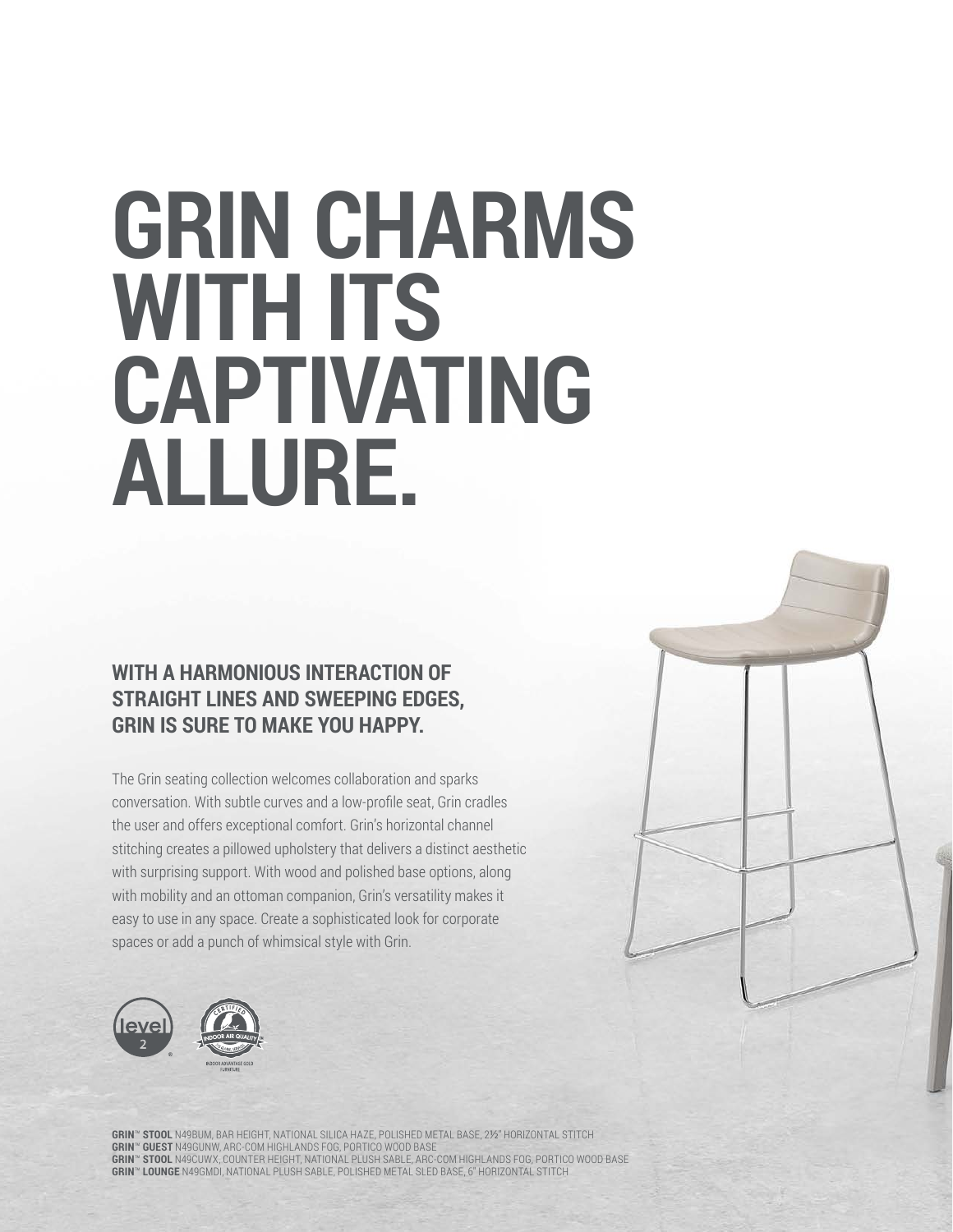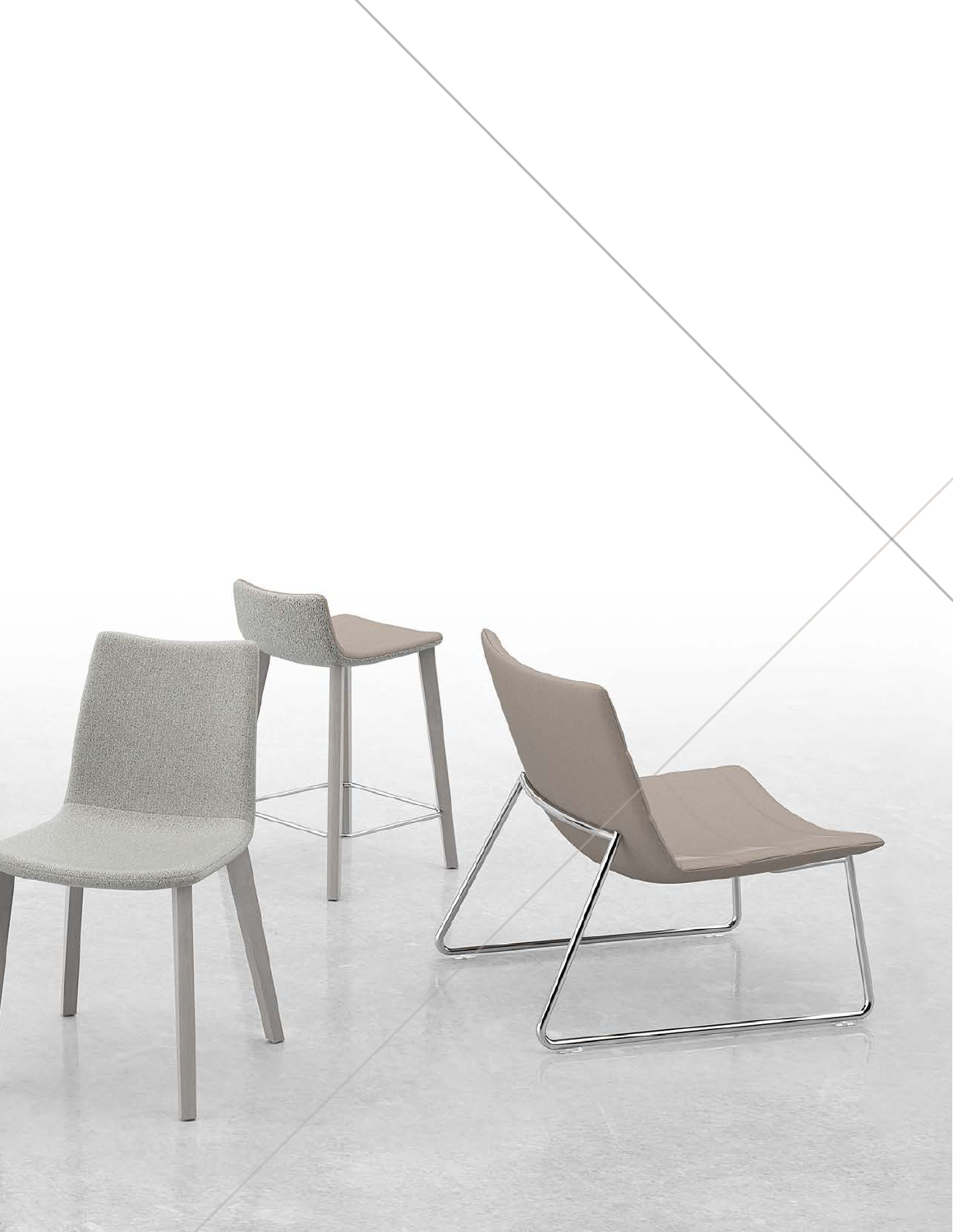## **MINGLE COMFORT AND DESIGN.**

Customize Grin seating and ottoman to add unique flair and eye-catching style. Create a chic seating ensemble by selecting contrasting fabric on the seat and the back, or add even more appeal by trimming Grin's edges with contrasting piping. Grin's horizontal stitched channels make a statement against any fabric, and add interest and comfort. No matter how you customize Grin, it's pleasantly inviting.



**GRIN™ LOUNGE** N49GMS1W, NATIONAL SEDONA MESA, PORTICO WOOD BASE, 2½" HORIZONTAL STITCH WITH CONTRASTING THREAD (PIZAZZ™ PRODUCT MODIFICATION) **MYRIAD™ SIDE TABLE** PORTICO LAMINATE, DEEP NIGHT SKY CORIAN TOP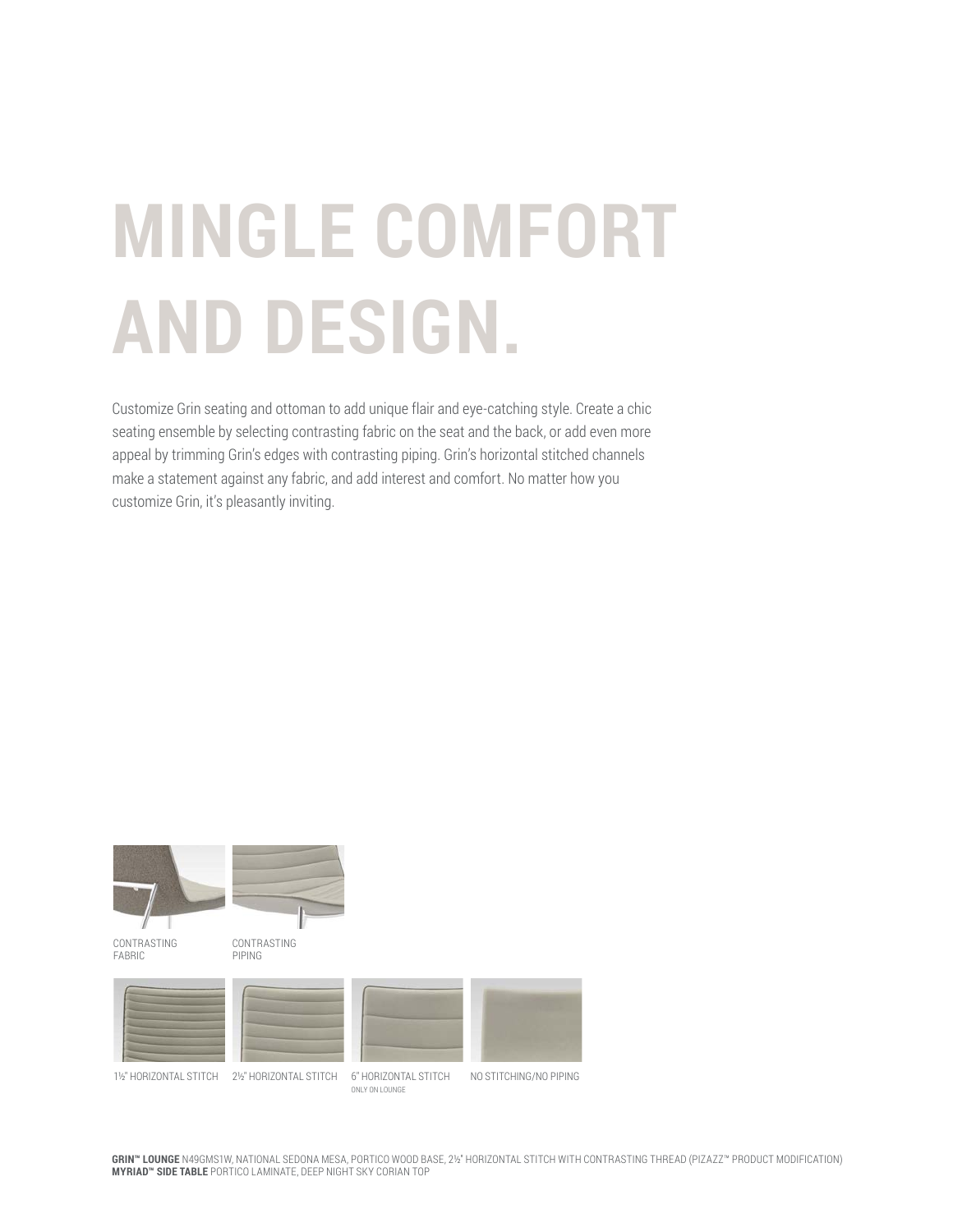